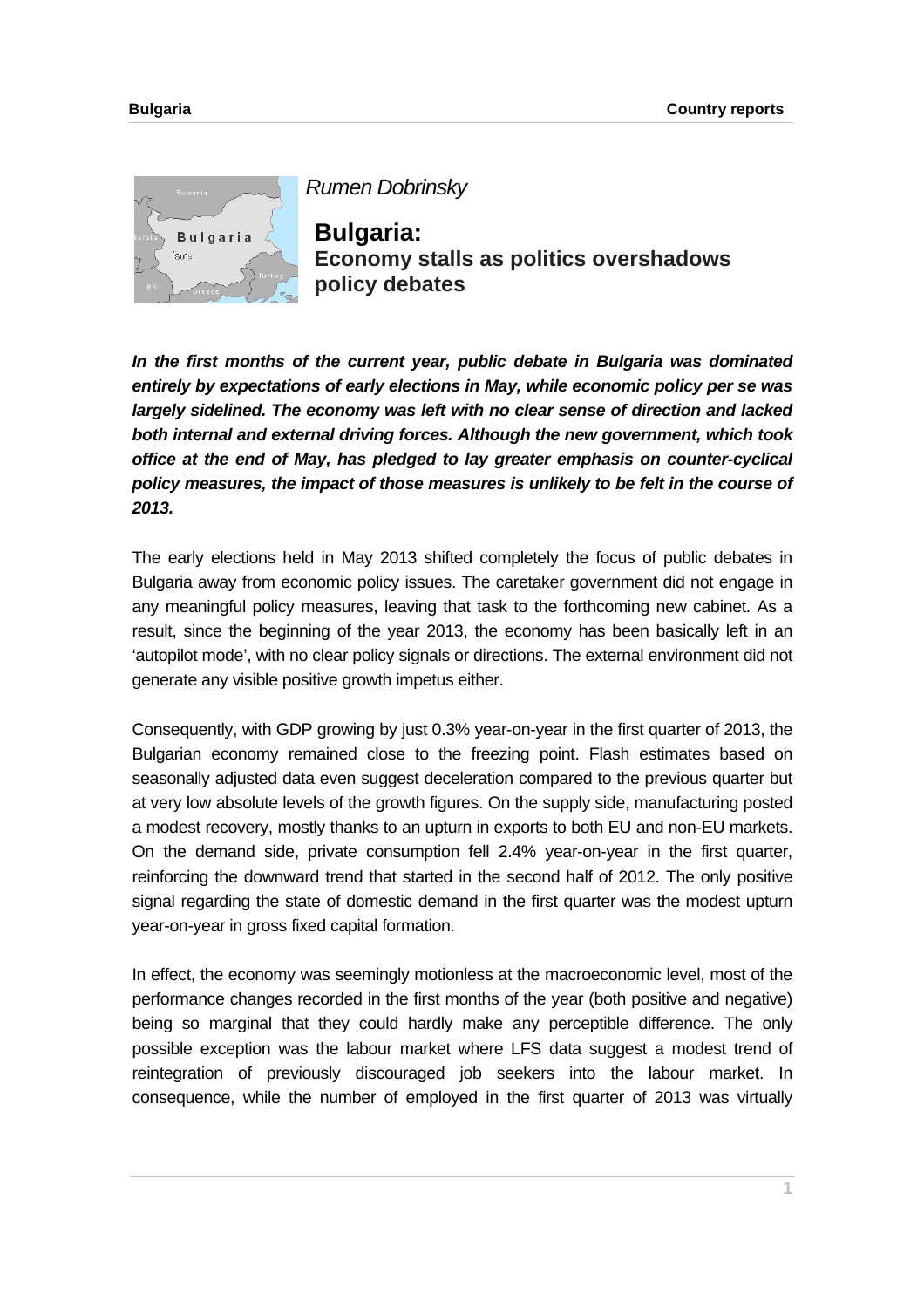unchanged from a year earlier, there was a rise by about one percentage point in the rate of LFS unemployment over the same period. Inflation subsided further in the first months of the year both as regards consumer and producer prices. The downward pressure on consumer prices came both from the weak consumer demand and also from forced downward adjustment in some regulated prices (such as electricity) triggered by the protests at the beginning of the year.

The modest upturn in exports which had started around the middle of 2012 continued in the first months of 2013 as well, while imports were losing steam, curbed by the weakening private consumption. These developments were putting a brake on the trade and current account deficits which probably will turn out to be lower in 2013 than earlier expected. Public finances in general seem to be under control but there has been some deterioration on the revenue side compared to a year earlier. Corporate credit was on a downward trend while substandard and non-performing loans in the banking system resumed their growth in April 2013 after a brief period when it appeared that they had peaked off.

The resignation of the  $GERB<sup>1</sup>$  government in February and the early elections held in May 2013 dominated the political scene in Bulgaria. The political turmoil that led to the resignation of the government was all but helpful for the conduct of a meaningful policy course. The protests of the beginning of the year brought to the forefront of public debates the accumulated public discontent with a range of chronic problems that politicians have been unable or unwilling to address over years and even decades, such as the regulation of public monopolies, the state of the health care system, the dysfunctionality of some public institutions, the lack of transparency in public decision-making and corruption. Public expectations remain high as regards future policy actions on some of these fronts.

However, the early elections did not produce any results that could support more resolute moves and policies in implementing major reforms. The protest movements that had brought down the GERB government did not transform into political entities capable of challenging the existing political establishment. Somewhat surprisingly, GERB remained the leading party in terms of the share of votes received at the early elections. However, lacking a parliamentary majority, they were not able to form a government as all other parliamentary parties rejected a coalition with GERB. The Bulgarian Socialist Party (BSP) came as the second leading party in the new parliament. The other political parties that managed to surpass the parliamentary threshold (4% of the votes) were the Movement for Rights and Freedoms (MRF) supported by the Turkish minority and the nationalist Ataka; these parties are on two ideological extremes.

l

<sup>1</sup> GERB is the Bulgarian acronym for the party name 'Citizens for European Development in Bulgaria'.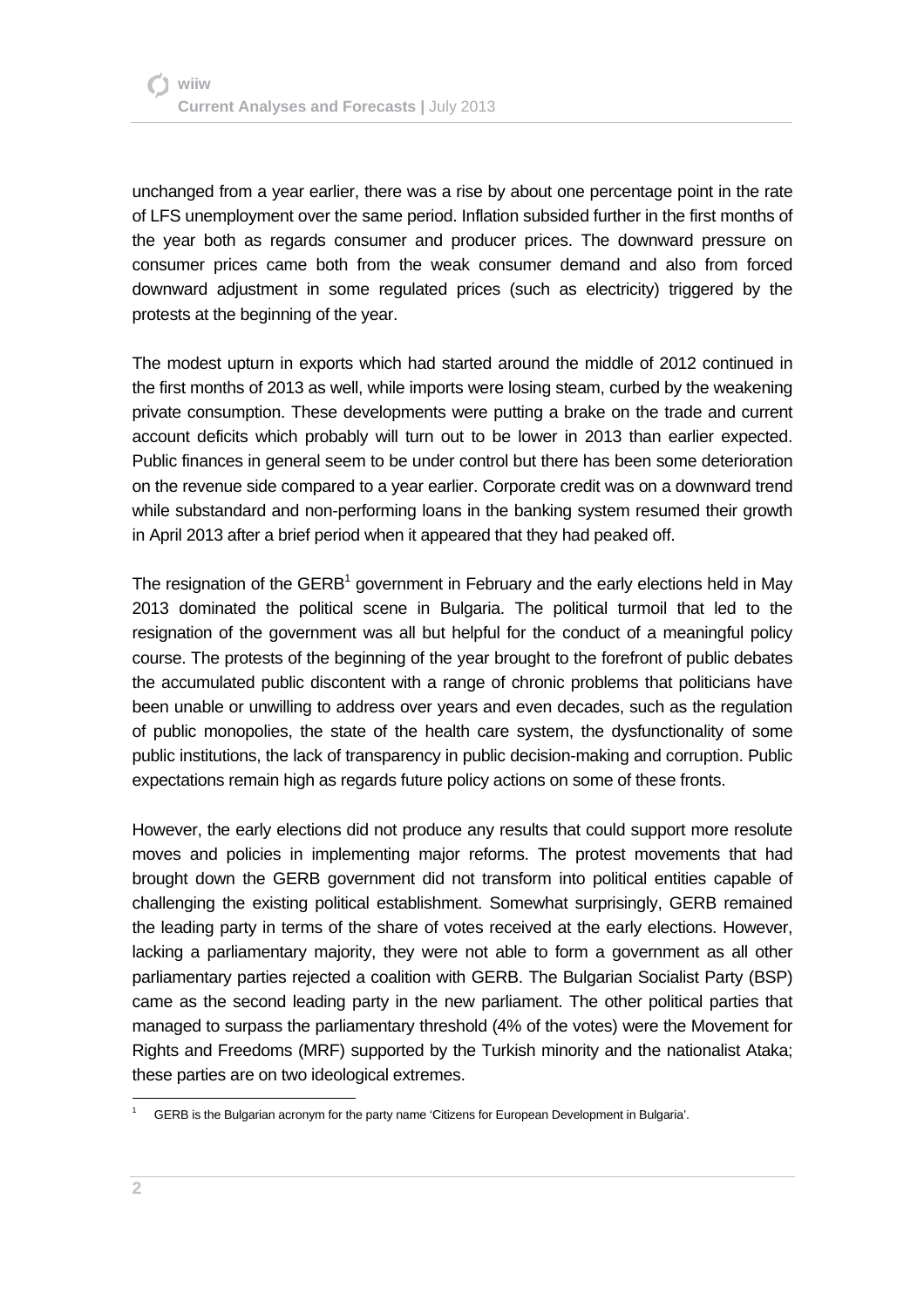On the other hand, the election results do reflect the heterogeneous state of the Bulgarian society which is split among values and yearnings that are hardly compatible with each other. The outcome of the post-election political bargaining was a government proclaimed as technocratic but openly supported by BSP and MRF while Ataka for the time being has remained neutral but not openly opposing the formation of the above government. The new prime minister, Plamen Oresharski, is a respected and pragmatic financial expert and a former minister of finance. The government itself is mostly composed of experts; only a few of the new cabinet members can be traced to have clear political roots in the BSP and MRF establishment.

The new government has pledged to deal with some of the issues that have been in the focus of public attention such as the efficient regulation of monopolies, boosting the transparency and efficiency of the public administration, measures to invigorate the labour market, and reversal of the negative trends in pensions, minimum wages and welfare benefits. The policy stance of the new government is more likely to be leaning towards the centre rather than to the left. The government has declared its commitment to pragmatic economic management and preserving macroeconomic stability while at the same time engaging in some forms of soft industrial policy. Overall, given the high expectations throughout the Bulgarian society of changes towards the better, one could assume a somewhat more lax spending stance, at least in this initial period of the government's term in office.

If the new government puts in place some of the envisaged stimulus measures, a number of the current negative economic trends could be reversed in the second half of the year. However, given the weakening of consumer demand already incurred in the first quarter, it is difficult to expect a major turnaround in the short run. No positive surprises are expected from the EU economy in 2013 either. On balance, the GDP growth rate in Bulgaria in 2013 is likely to remain in a range comparable to that recorded in 2012. A more pro-active fiscal policy stance however may push the budget deficit further into the red. A revision of the 2013 budget adopted by the previous government cannot be excluded.

The forecasts for 2014 and 2015 incorporate the assumption that a more supportive policy stance would lead to a gradual improvement in the domestic environment. As regards the external environment, somewhat stronger demand for Bulgarian exports is expected thanks to a recovering global and European economy. These assumptions provide the basis for a slight upward revision of the expected rates of GDP growth in this period which nevertheless would still remain modest.